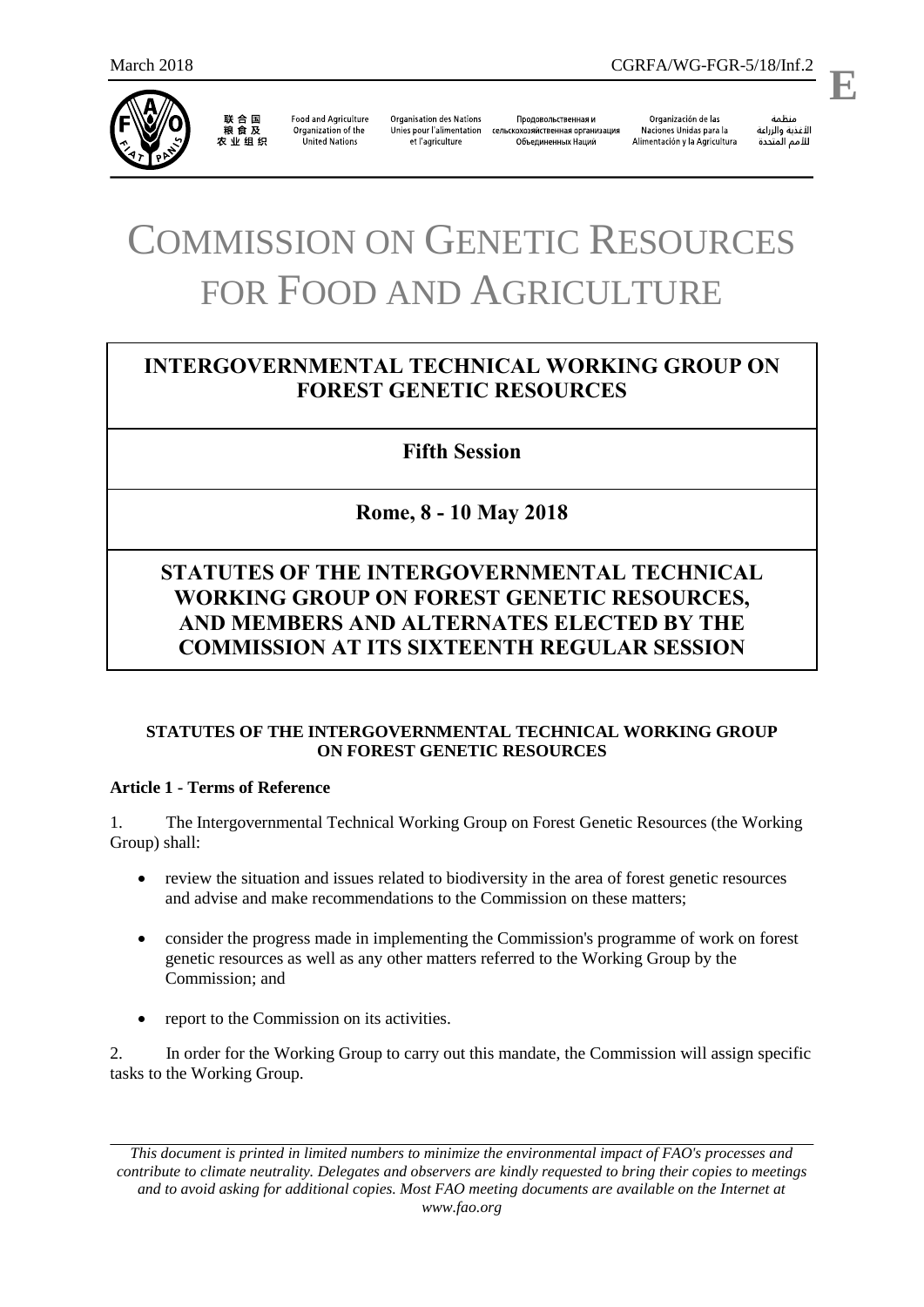## **Article II - Composition**

1. The Working Group shall be composed of twenty-eight Member Nations from the following regions:

- 5 from Africa
- 5 from Europe
- 5 from Asia
- 5 from Latin America and the Caribbean
- 4 from the Near East
- 2 from North America
- 2 from the Southwest Pacific.

## **Article III - Election and term of office of Members and Alternate Members**

1. The Members of the Working Group shall be elected at each regular session of the Commission and serve until the next regular session of the Commission. In addition, the Commission shall elect at each regular session a list of up to two Alternate Members for each region. Alternate Members will replace, in the order in which they appear on the list, any Member who has resigned and informed the Secretariat accordingly.

2. The elected Members and Alternate Members will be eligible for re-election.

3. Members are requested to confirm their participation to the Working Group meeting. If a Member of the Working Group is not able to attend the meeting, and informs the Secretariat accordingly, the Member shall be replaced in a timely manner by one of the elected Alternates from the same region.

4. In case a Member of the Working Group does not attend the meeting, the Working Group, in consultation with the region, may replace this Member, on an *ad hoc* basis, by a Member of the Commission from the same region that is present at the meeting.

## **Article IV - Officers**

1. The Working Group shall elect its Chairperson and one or more Vice-Chairpersons from among the representatives of Members of the Working Group at the beginning of each session. These officers shall remain in office until the next session of the Working Group and be eligible for reelection.

2. The Chairperson, or a Vice-Chairperson in the absence of a Chairperson, shall preside over the meetings of the Working Group and exercise such other functions as may be required to facilitate its work.

## **Article V - Sessions**

The Commission shall decide on the timing and duration of the sessions of the Working Group, when required. In any case, the Working Group shall hold no more than one regular session annually.

## **Article VI - Observers**

1. Members of the Commission which are not Members of the Working Group may participate, upon request to the Commission Secretariat, in the work of the Working Group in an observer capacity.

2. The Working Group, or the bureau on behalf of the Working Group, may invite experts, as well as representatives of specialized international organizations, to attend its meetings.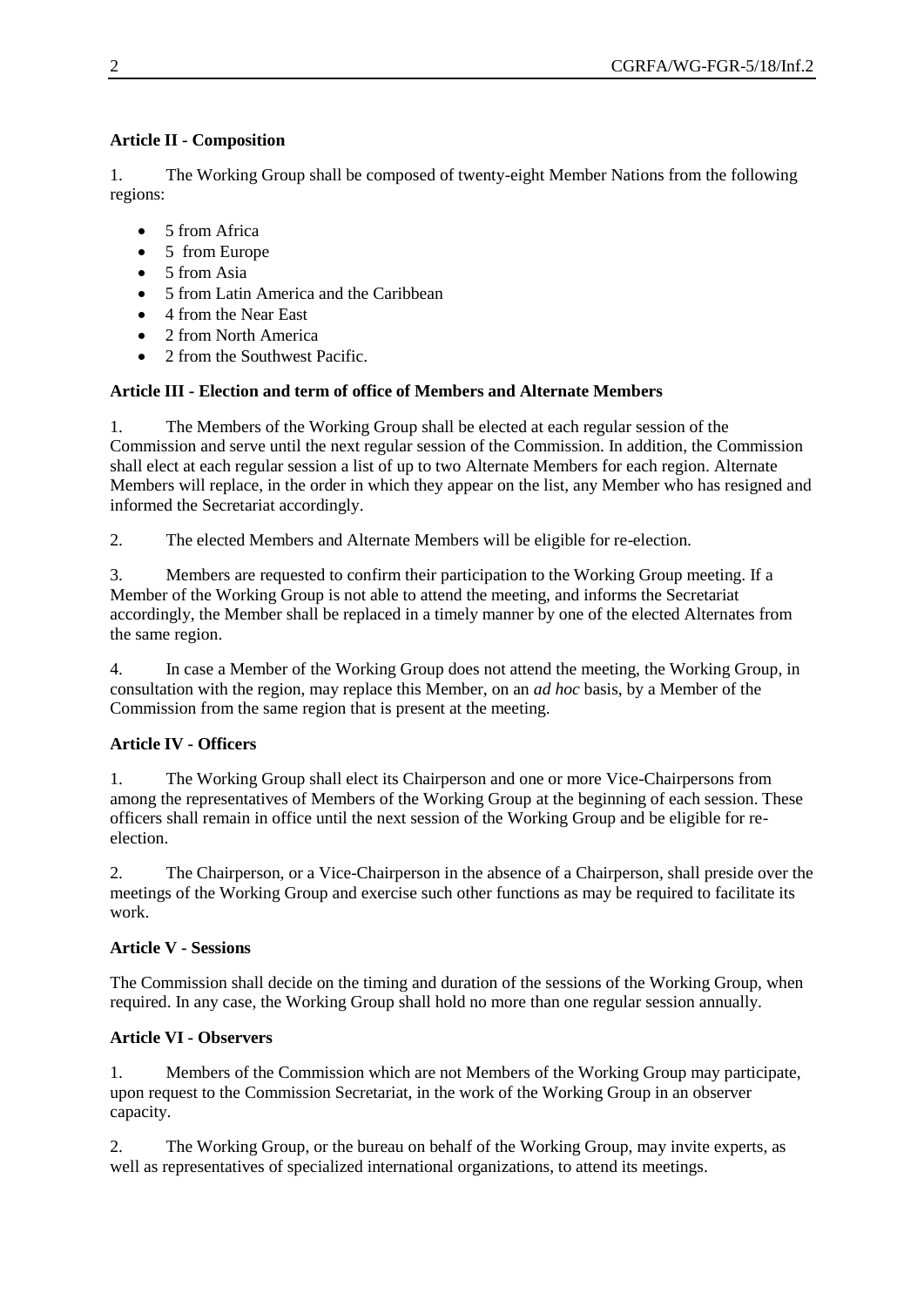#### **Article VII - Application of the Rules of Procedure of the Commission on Genetic Resources for Food and Agriculture**

The provisions of the Rules of Procedure of the Commission on Genetic Resources for Food and Agriculture shall apply mutatis mutandis to all matters not specifically dealt with under the present Statutes.